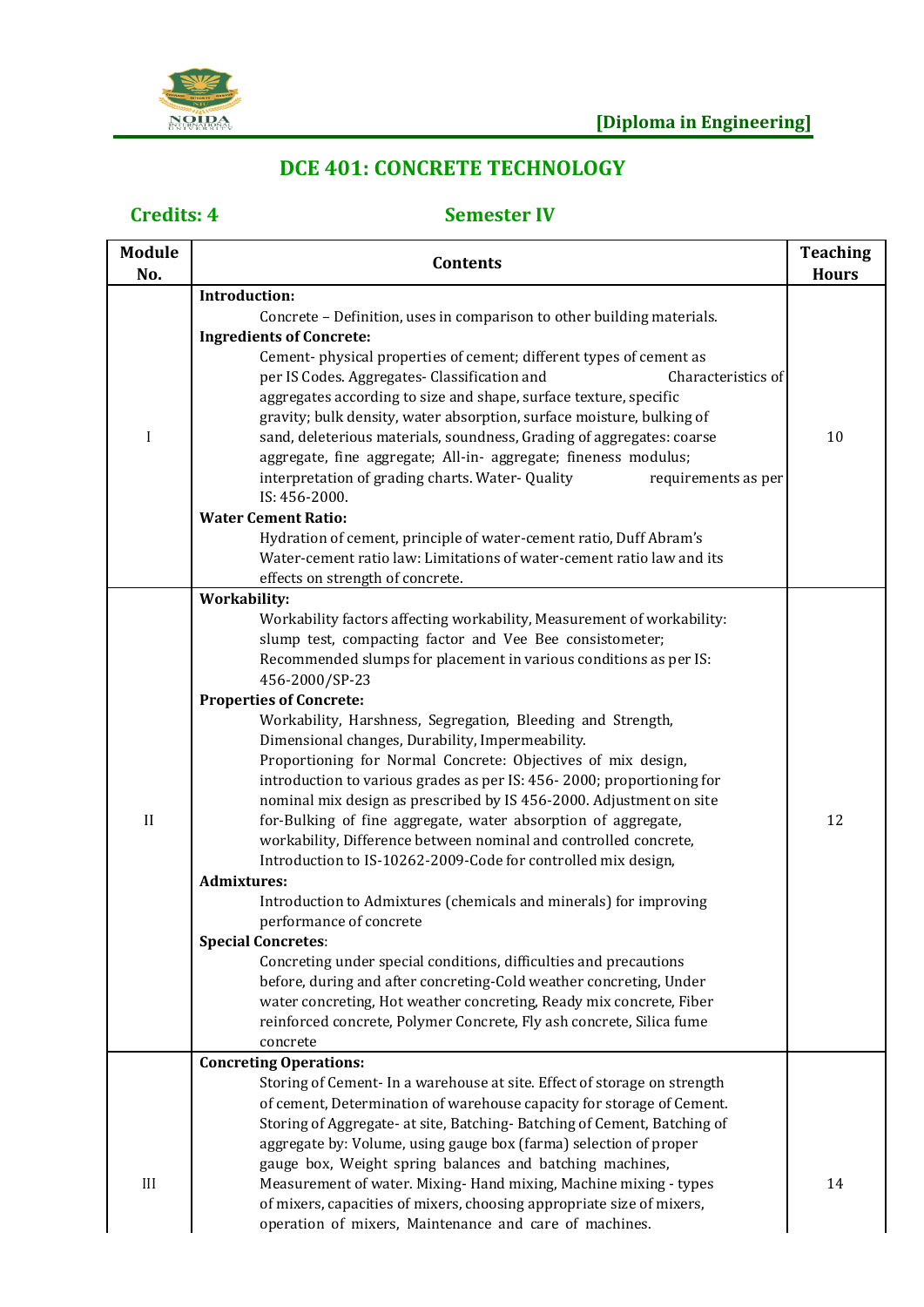| Machine compaction. Vibrators - Types,<br>Hand compaction,                |  |
|---------------------------------------------------------------------------|--|
| internal screed vibrators and form vibrators, & election of suitable      |  |
| vibrators. Finishing concrete slabs - screeding, floating and trowelling. |  |
| Curing- Objectives of curing, methods of curing like ponding,             |  |
| membrane curing, steam curing, chemical curing, Duration for curing       |  |
| and removal of form work. Jointing-Location of construction joints,       |  |
| treatment of construction joints, expansion joints in buildings - their   |  |
| importance and location.                                                  |  |
| Defects in concrete:                                                      |  |
| Identification of and methods of repair, Importance and methods of        |  |
| non-destructive tests.                                                    |  |

- 1. Kulkarni, PD; Ghosh, RK and Phull, YR; "Text Book of Concrete Technology"; Oxford and IBH Publishing Co. New Delhi
- 2. Krishnamurthy,KT;Rao,AKasundraandKhandekar,AA; "Concrete Technology"; Dhanpat Rai and Sons, Delhi.
- 3. Gupta BL and Gupta Amit; "Text Book of Concrete Technology"; Standard Publishers Distributors, Delhi.
- 4. Varshney, RS;"Concrete Technology";, Oxford and IBH Publishing, New Delhi.
- 5. Neville, AM; "Properties of Concrete", Pitman (ELBS Edition available), London.
- 6. Orchard; "Concrete Technology"; Vol I, II, and III
- 7. Handoo,BL; Puri, LD and Mahajan Sanjay "Concrete Technology"; Satya Prakashan, New Delhi,
- 8. Sood, Hemant, Mittal LN and Kulkarni PD; "Laboratory Manual on Concrete Technology", CBS Publishers, New Delhi, 2002.
- 9. Vazirani, VN; and Chandola, SP; "Concrete Technology"; Khanna Publishers, Delhi.
- 10. Gambhir, ML; "Concrete Technology";, MacMillan India Ltd., New Delhi.
- 11. Siddique, R., "Special Structural Concretes", , Galgotia Publishers Pvt. Ltd. Delhi.
- 12. Birinder Singh, "Concrete Technology", Kaption Publications, Ludhiana.
- 13. Module on 'Special Concretes by Dr Hemant Sood , NITTTR Chandigarh.
- 14. Concrete Technology by P Dayaratman.
- 15. Video programme on different experiments in 'Concrete Technology' developedby NITTTR, Chandigarh.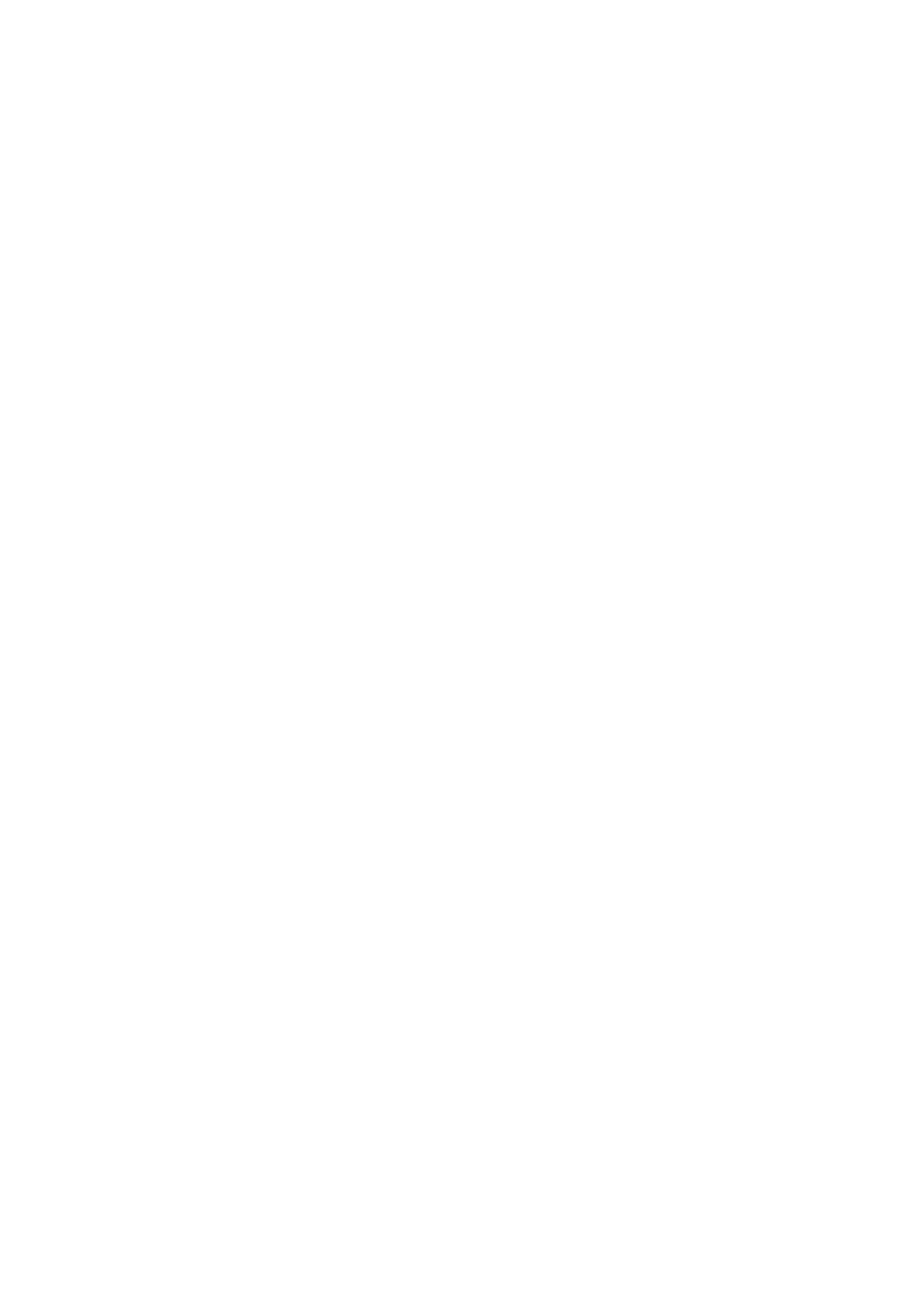

## **DCE 402: WATER SUPPLY AND WASTE WATER ENGINNERING**

| <b>Module</b><br>No. | <b>Contents</b>                                                                                                                                                                                                                                                                                                                                                                                                                                                                                                                                                                                                                                                                                                                                                                                                                                                                                                                                                                                                                                                                                                                                                                                                                                    | <b>Teaching</b><br><b>Hours</b> |
|----------------------|----------------------------------------------------------------------------------------------------------------------------------------------------------------------------------------------------------------------------------------------------------------------------------------------------------------------------------------------------------------------------------------------------------------------------------------------------------------------------------------------------------------------------------------------------------------------------------------------------------------------------------------------------------------------------------------------------------------------------------------------------------------------------------------------------------------------------------------------------------------------------------------------------------------------------------------------------------------------------------------------------------------------------------------------------------------------------------------------------------------------------------------------------------------------------------------------------------------------------------------------------|---------------------------------|
|                      | <b>Water Supply:</b>                                                                                                                                                                                                                                                                                                                                                                                                                                                                                                                                                                                                                                                                                                                                                                                                                                                                                                                                                                                                                                                                                                                                                                                                                               |                                 |
| I                    | <b>Introduction:</b><br>Quantity of Water: Water requirement- Rate of demand<br>and variation in rate of demand, Per capita consumption as per BIS<br>standards, Population Forecasting.<br><b>Quality of Water:</b><br>Physical,<br>Chemical and bacteriological<br>tests and<br>their                                                                                                                                                                                                                                                                                                                                                                                                                                                                                                                                                                                                                                                                                                                                                                                                                                                                                                                                                            | 14                              |
|                      | of potable water as per Indian Standard<br>significance, Standard<br><b>Water Treatment:</b><br>Sedimentation - purpose, types of sedimentation tanks,<br>Coagulations flocculation - Filtration - significance,<br>types of<br>disinfection<br>water, forms of chlorination, break point<br>filters,<br>of<br>chlorine, residual chlorine. Flow diagram of different<br>treatment<br>units.                                                                                                                                                                                                                                                                                                                                                                                                                                                                                                                                                                                                                                                                                                                                                                                                                                                       |                                 |
|                      | <b>Conveyance of Water:</b>                                                                                                                                                                                                                                                                                                                                                                                                                                                                                                                                                                                                                                                                                                                                                                                                                                                                                                                                                                                                                                                                                                                                                                                                                        |                                 |
| $\mathbf{I}$         | Different types of pipes - cast iron, PVC, steel, asbestos cement,<br>concrete and lead pipes, types of joints . Appurtenances- Sluice, air,<br>relief valves, scour valves, bib cocks,<br>reflux valves,<br>stop cocks,<br>fire<br>hydrants,<br>water meters their working and uses, Distribution site-<br>Requirement of distribution, layout of distribution pipes, Systems<br>of water supply -<br>Intermittent<br>and continuous, oncept of service<br>reservoir Wastage of water - preventive measures, Leakage detection<br><b>Laying out Pipes:</b><br>Setting out alignment of pipes, Laying of pipes . Handling,<br>and<br>jointing of pipes, testing of pipe<br>lines, back filling.<br><b>Building Water Supply:</b><br>Connections to water main (practical aspect only), Water supply<br>fixtures and installations related to plumbing.                                                                                                                                                                                                                                                                                                                                                                                             | 16                              |
| III                  | <b>Waste Water Engineering:</b><br>Introduction:<br>Purpose of sanitation, Collection and conveyance of sewage,<br>Conservancy and water carriage systems, Surface<br>drains-various<br>types, suitability, Types of sewage- Domestic,<br>industrials, storm water.<br><b>Sewerage System:</b><br>Types of sewerage systems, materials for sewers,<br>joints,<br>Appurtenance-. Manholes, drop manholes, tank hole, catch basin, inverted<br>grease and oil traps, storm regulators, ventilating<br>siphon, flushing tanks<br>shafts<br><b>Laying and Construction of Sewers:</b><br>Setting out/alignment<br>of<br>sewers, Excavations, handling<br>and<br>jointing testing and back filling of sewers/pipes. Construction of<br>surface mains and different sections required<br>Sewage characteristics:<br>Properties of sewage and IS standards for analysis of sewage<br>Physical, chemical and bacteriological parameters.<br><b>Sewerage Disposal:</b><br>Disposal by<br>dilution, Self-purification of stream, Disposal by<br>land treatment, Nuisance due to disposal.<br><b>Sewage Treatment:</b><br>Meaning and principle of primary and secondary treatment,<br>chambers, detritus tanks,<br>Introduction and<br>uses of screens, grit | 18                              |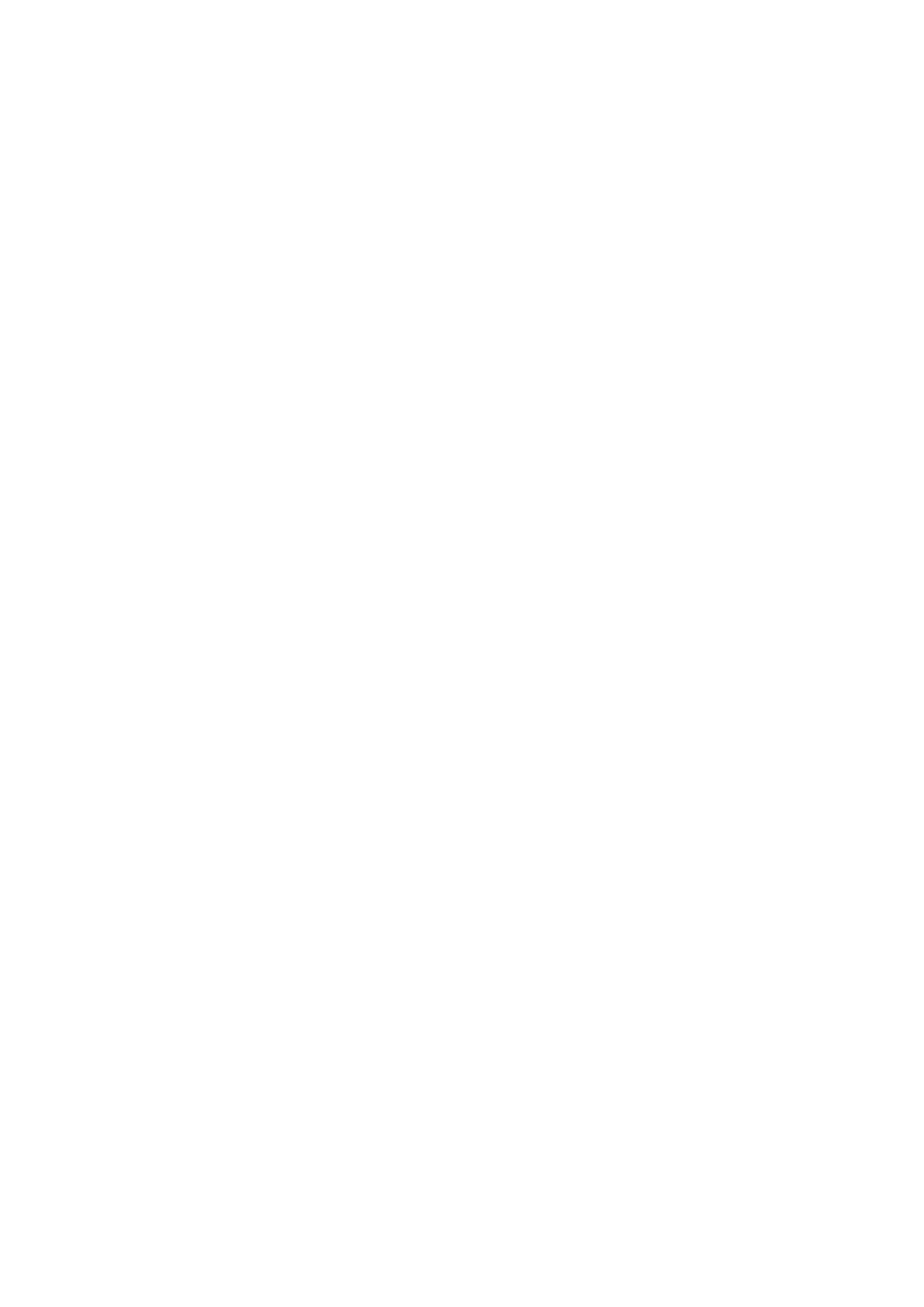

| skimming tanks,                                 | plain sedimentation                                                          | tanks, primary clarifiers,                                                      |  |
|-------------------------------------------------|------------------------------------------------------------------------------|---------------------------------------------------------------------------------|--|
| secondary clarifiers,                           | filters, control beds,                                                       | intermittent sand filters,                                                      |  |
|                                                 | trickling filters, sludge treatment and disposal, oxidation ponds, Activated |                                                                                 |  |
| Sludge Process                                  |                                                                              |                                                                                 |  |
| <b>BuildingDrainage:</b>                        |                                                                              |                                                                                 |  |
|                                                 |                                                                              | Different sanitary fittings and installations, Traps, seals, causes of breaking |  |
| seals rain water harvesting daring precautions. |                                                                              |                                                                                 |  |
|                                                 |                                                                              |                                                                                 |  |

- 1. Duggal, KN; "Elements of Public Health Engineering"; S. Chand and Co. New Delhi.
- 2. Rangwala, SC; "Water Supply and Sanitary Engineering"; Anand Charotar Book Stall
- 3. Kshirsagar, SR; "Water Supply Engineering"; Roorkee Publishing House, Roorkee.
- 4. Kshirsagar, SR; "Sewage and Sewage Tratement"; Roorkee, Roorkee Publishing House.
- 5. Hussain, SK; "Text Book of Water Supply and Sanitary Engineering"; Oxford and IBH Publishing Co, New Delhi.
- 6. Birdie, GS; "Water Supply and Sanitary Engineering"; Dhanpat Rai and Sons, Delhi.
- 7. Garg, Santosh Kumar; "Water Supply Engineering"; Khanna Publishers, Delhi.
- 8. Garg, Santosh Kumar; "Sewage and Waste Water Disposal Engineering"; Khanna Publishers, Delhi.
- 9. Steel, EW; "Water Supply and Sewerage"; McGraw Hill.
- 10. Duggal, Ajay K and Sharma, Sanjay, "A Laboratory Manual in Public Health Engineering", Galgotra Publications, 2006, New Delhi.
- 11. Gurjar,B.R. " Sludge Treatment & Disposal" Oxford and IBH Co Pvt Ltd New Delhi.
- 12. Mahajan Sanjay, Water Supply and Waste Water Engineering, Satya Prakashan Ltd., Delhi.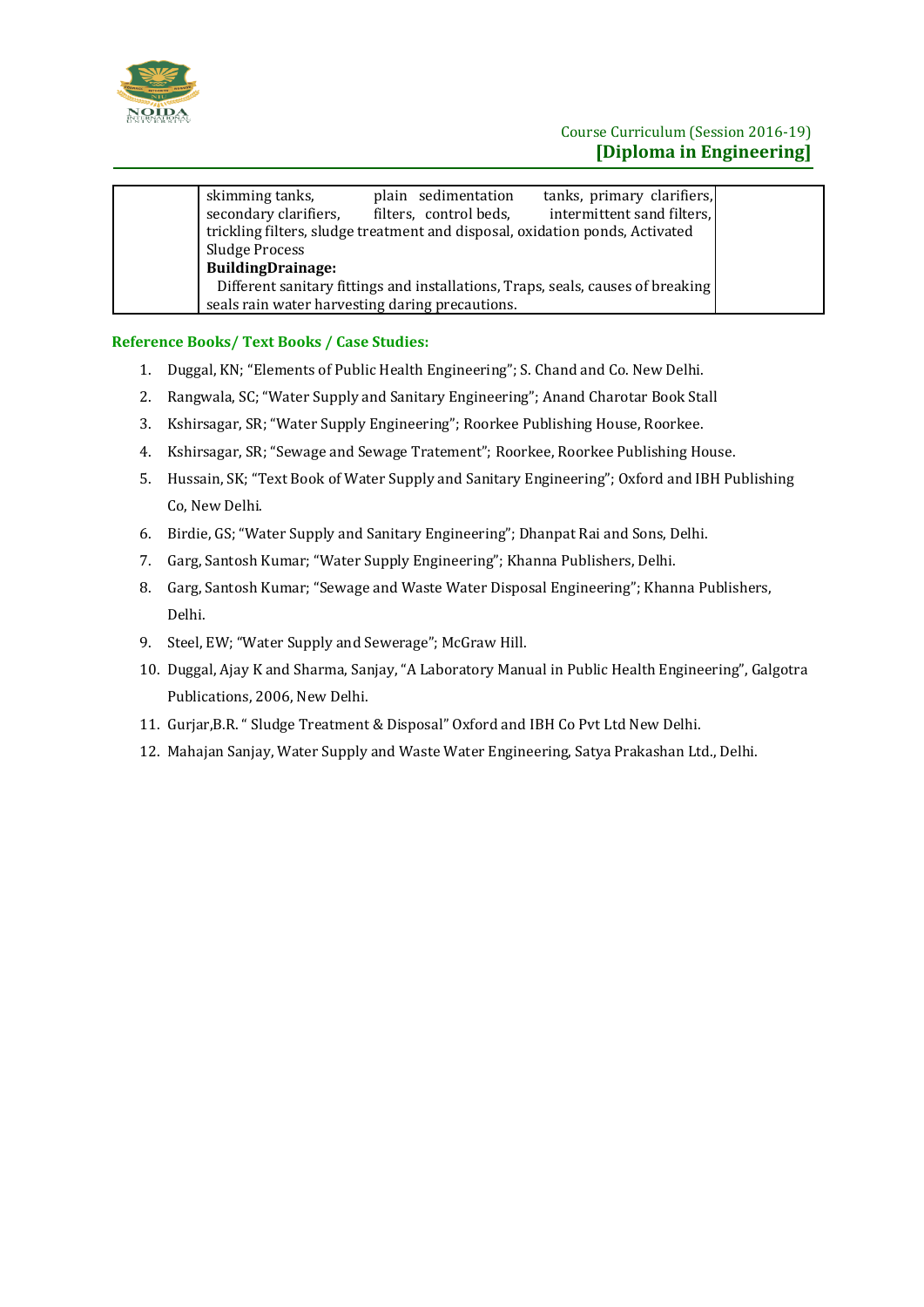

# **DCE 403: IRRIGATION ENGINEERING**

| <b>Module</b><br>No. | <b>Contents</b>                                                                                                                                                                                                                                                                                                                                                                                                                                                                                                                                                                                                                                                                                                                                                                                                                                                                                                                                                                                                                                                                                                              | <b>Teaching</b><br><b>Hours</b> |
|----------------------|------------------------------------------------------------------------------------------------------------------------------------------------------------------------------------------------------------------------------------------------------------------------------------------------------------------------------------------------------------------------------------------------------------------------------------------------------------------------------------------------------------------------------------------------------------------------------------------------------------------------------------------------------------------------------------------------------------------------------------------------------------------------------------------------------------------------------------------------------------------------------------------------------------------------------------------------------------------------------------------------------------------------------------------------------------------------------------------------------------------------------|---------------------------------|
|                      | Introduction:                                                                                                                                                                                                                                                                                                                                                                                                                                                                                                                                                                                                                                                                                                                                                                                                                                                                                                                                                                                                                                                                                                                |                                 |
| I                    | Definition of irrigation, Necessity of irrigation, History of<br>Major, medium<br>development of irrigation in India.<br>and minor<br>irrigation projects.<br>Water Requirement of Crops: Principal crops in India and their<br>water requirements, Crop seasons - Kharif and Rabi, Soil water, soil<br>crop and water relationships, duty, delta and base period, their<br>relationship, Gross<br>commanded<br>$(GCA)$ ,<br>culturable<br>area<br>commanded area (CCA), intensity of irrigation, irrigable area.                                                                                                                                                                                                                                                                                                                                                                                                                                                                                                                                                                                                            |                                 |
|                      | Hydrological Cycle Catchment Area and Run-off:<br>Rainfall, definition rain-gauges automatic<br>and non-automatic,<br>methods of estimating average rainfall (Arithmetic system);<br>catchment area runoff,<br>factors affecting runoff, hydrograph, basic<br>concept of unit hydrograph.<br><b>Methods of Irrigation:</b>                                                                                                                                                                                                                                                                                                                                                                                                                                                                                                                                                                                                                                                                                                                                                                                                   | 10                              |
|                      | Flow irrigation - its advantages and limitations, Lift Irrigation - Tube<br>well and open well irrigation, their advantages and disadvantages,<br>Sprinkler irrigation conditions favorable and essential requirements<br>for sprinkler irrigation, sprinkler system - classification and<br>component parts, Drip irrigation, suitability of drip irrigation, layout,<br>component parts, advantages.                                                                                                                                                                                                                                                                                                                                                                                                                                                                                                                                                                                                                                                                                                                       |                                 |
| $\rm II$             | Canals:<br>Classification, appurtenances of a canal and their functions, sketches<br>of different canal cross-sections (unlined), Various types of canal<br>lining - their relative advantages and disadvantages, sketches of<br>different lined canal x-sections, Breaches and their control,<br>Maintenance of lined and unlined canals,<br><b>Tube Well Irrigation:</b><br>Introduction, occurrence of ground water, location and command,<br>advantages and disadvantages, comparison with canal irrigation,<br>Tube wells and explanation of terms: water table, radius of influence,<br>depression head, cone of depression, confined and unconfined<br>and methods of determining yield of well,<br>aquifers. Yield of a well<br>Types of tube wells, cavity, strainer and slotted type, Method of<br>boring, installation of well assembly, development of well, pump<br>selection and installation and maintenance, Water Harvesting<br>Techniques-Need and requirement of various methods, Run-off<br>from roof top and ground surface, construction of recharge pits and<br>recharge wells and their maintenance. | 12                              |
| III                  | Dams:<br>Classification of dams; earthen dams - types, causes of failure; cross-<br>section of zoned earthen dams, method of construction, gravity<br>dams-types, cross-sections of a dam, method of construction,<br>Concept of small and micro dams, Concept of spillways and energy<br>dissipaters.<br><b>Canal Head Works and Regulatory Works:</b><br>Definition, object, general layout, functions of different parts of head<br>works. Difference between weir and barrage. Cross Drainage Works:                                                                                                                                                                                                                                                                                                                                                                                                                                                                                                                                                                                                                     | 14                              |
|                      | Functions and necessity of the following types: aqueduct, super<br>passage, level crossing, inlet and outlet, pipe crossing, Sketches of<br>the above cross drainage works.                                                                                                                                                                                                                                                                                                                                                                                                                                                                                                                                                                                                                                                                                                                                                                                                                                                                                                                                                  |                                 |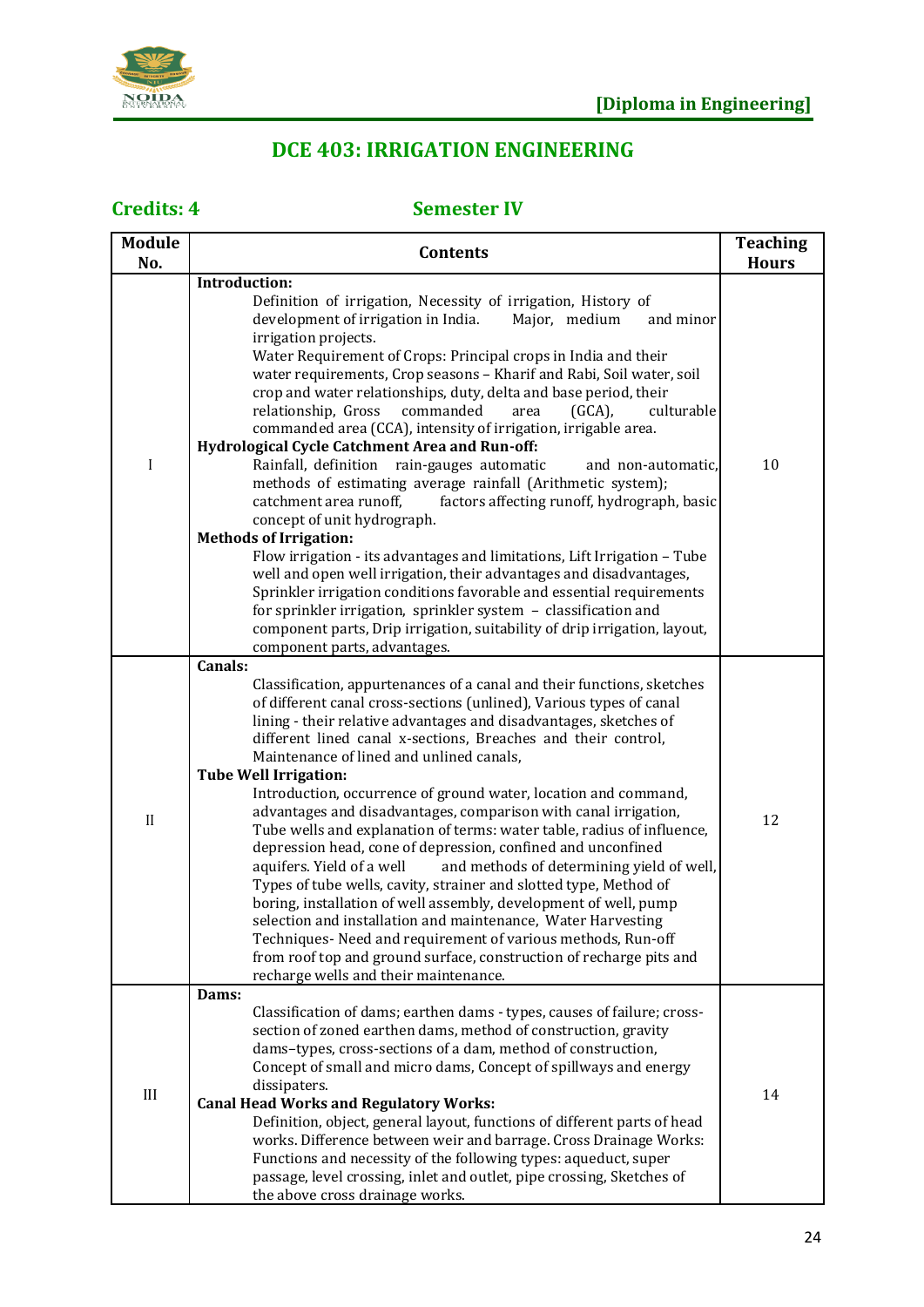

| <b>Hydraulic Structures:</b>                                         |  |
|----------------------------------------------------------------------|--|
| Falls, Cross and head regulators, Outlets, Canal Escapes - genral    |  |
| sketch.                                                              |  |
| <b>River Training Works:</b>                                         |  |
| Methods of river training, guide banks, retired<br>(levees)          |  |
| embankments, groynes and spurs, pitched island, cut-off.             |  |
| Water Logging and Drainage and Ground Water Re-charge:               |  |
| Definition of water logging - its causes and effects, detection,     |  |
| prevention and remedies, Reclamation of soil, Surface and sub-       |  |
| surface drains and their layout, Concept and various techniques used |  |
| for ground water re-charge.                                          |  |
|                                                                      |  |

- 1. Bharat Singh, `Fundamentals of Irrigation Engineering', , Nem Chand and Bros, Roorkee
- 2. Garg, Santosh Kumar, `Irrigation Engineering and Hydraulics Structures', Khanna Publishers, Delhi.
- 3. Punmia, BC; and Pande Brij Bansi Lal, `Irrigation and Water Power Engineering', Delhi, Standard Publishers Distributors, Delhi.
- 4. Sharma, RK; `Text Book of Irrigation Engineering and Hydraulics Structures', , Oxford and IBH Publishing Company, New Delhi.
- 5. Sharma, SK; `Principles and Practice of Irrigation Engineering', Prentice Hall of India Pvt. Ltd., New Delhi.
- 6. Varshney RS, Gupta SC, Gupta RL at all. "Theory and Design of Irrigation Structures", Vol. I and II.
- 7. Saharsabudhe SR, "Irrigation Engineering and Hydraulic Structures".
- 8. Priyani BB, 'The Fundamental Principles of Irrigtion and Water Power.
- 9. BIS Codes.
- 10. Wan. E. Houk, "Irrigation Engineering" Vol. I and II.
- 11. Central Ground Water Board and Central Water Commission Guidelines and Reference Books.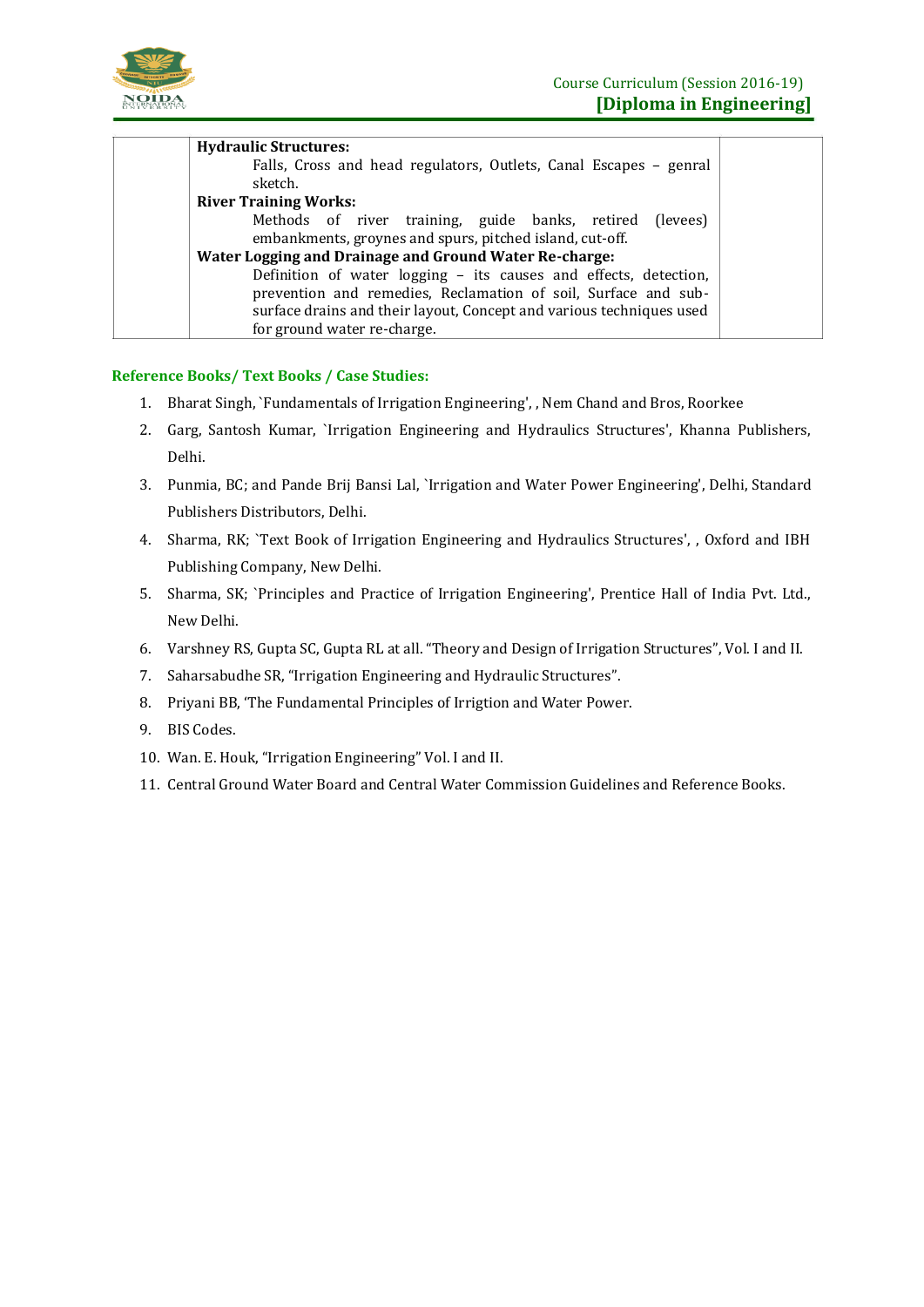

# **DCE 404 : SURVEYING- II**

| <b>Module</b><br>No. | <b>Contents</b>                                                                                                                                                                                                                                                                                                                                                                                                                                                                                                                                                                                                                                                                                                                                                                                                                                                                                                                                                                                                                                                                                                                                                                                                                                                                                                        | <b>Teaching</b><br><b>Hours</b> |
|----------------------|------------------------------------------------------------------------------------------------------------------------------------------------------------------------------------------------------------------------------------------------------------------------------------------------------------------------------------------------------------------------------------------------------------------------------------------------------------------------------------------------------------------------------------------------------------------------------------------------------------------------------------------------------------------------------------------------------------------------------------------------------------------------------------------------------------------------------------------------------------------------------------------------------------------------------------------------------------------------------------------------------------------------------------------------------------------------------------------------------------------------------------------------------------------------------------------------------------------------------------------------------------------------------------------------------------------------|---------------------------------|
| I                    | Contouring:<br>Concept of contours, purpose of contouring, contour interval and<br>equivalent, factors affecting contour interval, characteristics<br>horizontal<br>of contours,<br>methods of contouring: Direct and indirect, use of stadia<br>contour survey, interpolation of contours; use of<br>measurements in<br>cross section from a contour map; marking<br>contour map, Drawing<br>alignment of a road, railway and a canal on a contour map, computation of<br>earth work.<br><b>Theodolite Surveying:</b><br>Working of a transit vernier theodolite, axes of a theodolite and their<br>relation; temporary adjustments of a transit theodolite; concept of<br>transiting, swinging, face left, face right and changing face;<br>measurement of horizontal and vertical angles. Prolonging a line (forward<br>and backward)<br>measurement of bearing of a line; traversing by included<br>angles and<br>deflection angle method; traversing by stadia measurement,<br>theodolite<br>triangulation, plotting a traverse; concept of coordinate and<br>solution of<br>omitted measurements (one side affected), errors in<br>theodolite survey and<br>precautions taken to minimize them; limits of<br>precision in theodolite<br>traversing. Height of objects - accessible and non-<br>accessible bases. | 10                              |
| $\rm II$             | <b>Tachometric Surveying:</b><br>Tachometry, Instruments to be used in tachometry, methods of<br>stadia system of tachometry, general principles of stadia<br>tachometry,<br>tachometry,<br>examples of stadia tachometry.<br>Curves:<br>Simple Circular Curve- Need and definition of a simple circular curve;<br>Elements of simple circular curve - Degree of the curve, radius of the<br>length, point of intersection (Apex point), tangent point,<br>tangent<br>curve,<br>length of<br>curve, long chord deflection angle, Apex distance and Mid-<br>ordinate. Setting<br>out of simple circular curve- By linear<br>measurements only offsets from the<br>tangent,<br>successive bisection<br>of<br>arcs, offsets from the chord produced by tangential<br>angles<br>using<br>a<br>theodolite.                                                                                                                                                                                                                                                                                                                                                                                                                                                                                                                  | 8                               |
| III                  | <b>Transition Curve:</b><br>Need (centrifugal force and super elevation) and definition of<br>curve; requirements of transition curve; length of transition<br>transition<br>curve for<br>roads; Ideal Transition Curve; calculation of offsets for a<br>out of a transition curve by tangential offsets only.<br>transition curve; setting<br>out of a vertical curve.<br>Vertical curve- Setting<br><b>Modern Surveying equipment and techniques:</b><br>EDM or Distomat, Planimeter, Total station, Introduction to remote<br>GIS and GPS.<br>sensing,<br><b>Minor Instruments:</b><br>Introduction and use of minor instruments like Clinometer,<br>Pantograph, Abney Level etc. Use of planimeter for computing<br>areas                                                                                                                                                                                                                                                                                                                                                                                                                                                                                                                                                                                          | 6                               |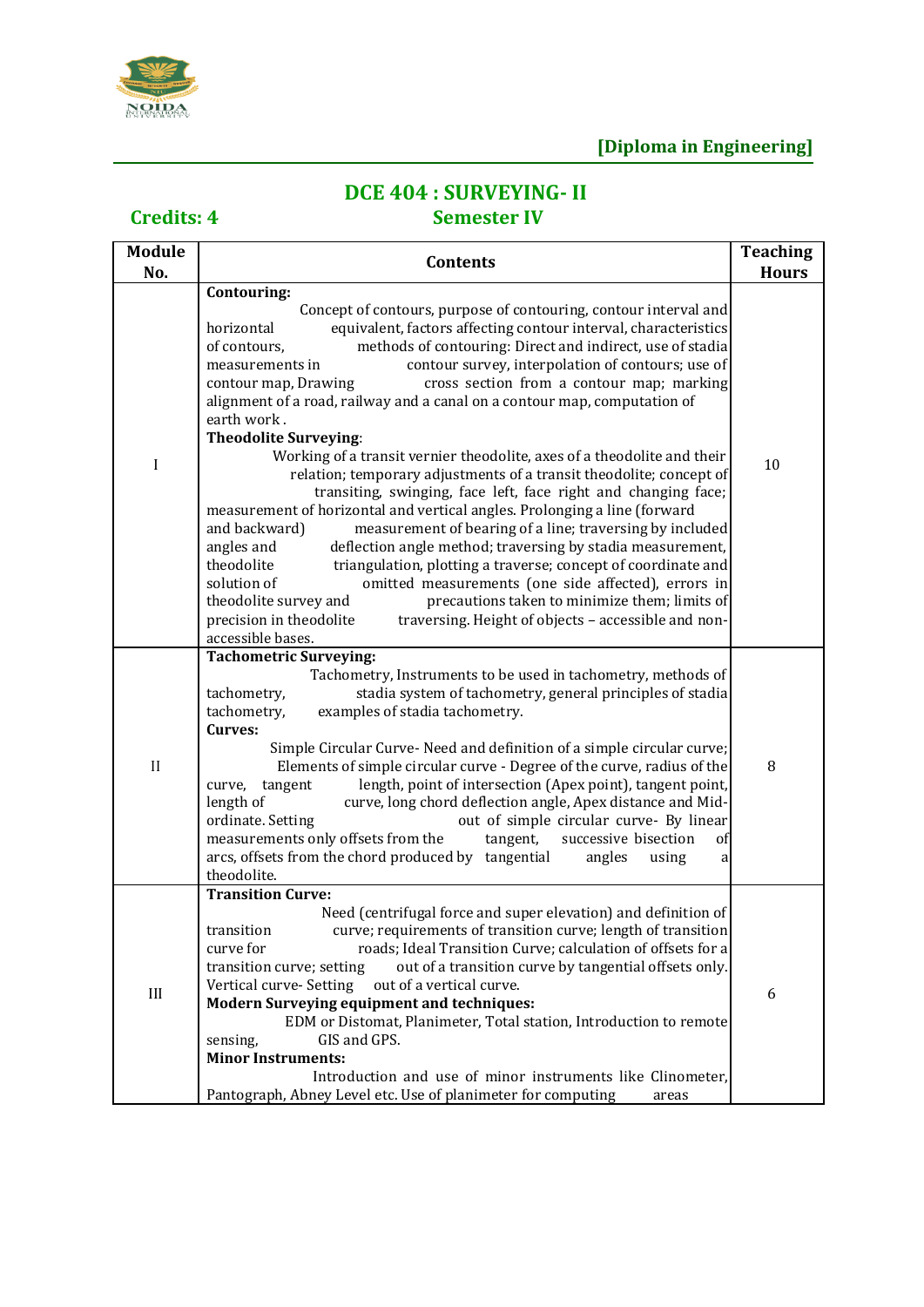

- 1. Hussain, SK and Nagraj, MS "Text Book of Surveying";, S Chand and Co Ltd., New Delhi
- 2. Deshpande, RS "A Text Book Surveying and Levelling"; United Book Corporation, Pune,
- 3. Kocher, CL; "A Text Book of Surveying"; Katson Publishing House Ludhiana,
- 4. Kanetkar,TP and Kulkarni, SV., "Surveying and Leveling", Poona, AVG Parkashan, Pune
- 5. Kanetkar, TP; and Kulkarni, SV; "Surveying and Leveling-Vol.2" AVG Prakashan, Pune
- 6. Punima, BC; "Surveying and Leveling ", Standard Publishers Distributors, Delhi
- 7. Shahai, PB; "A Text Book of Surveying ", Oxford and IBH Publishing Co.
- 8. Lilly Sant "Remote Sensing and Image Interpretation"
- 9. Mahajan, Sanjay, "Surveying-II", Satya Prakashan, Delhi.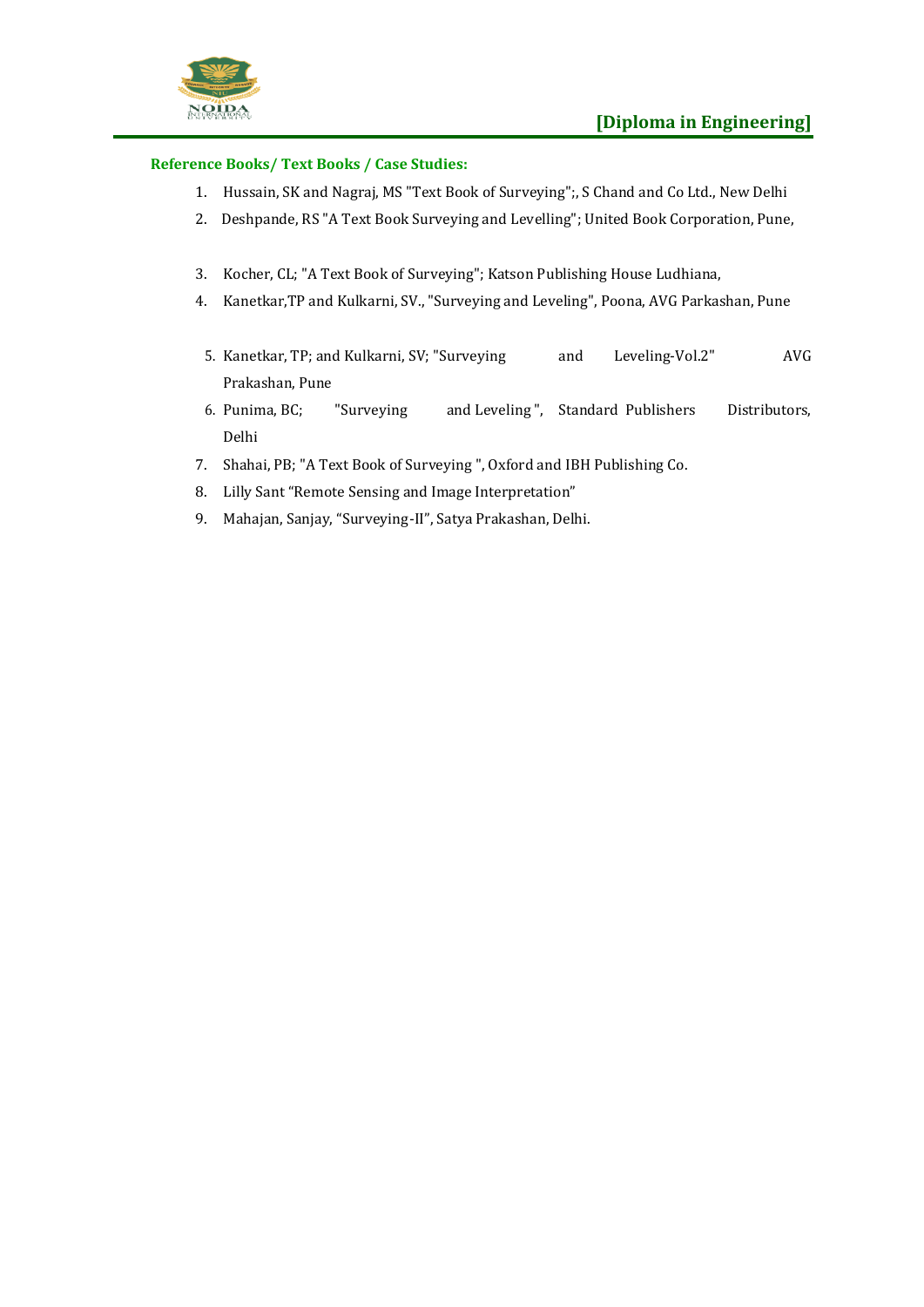

## **DCE 405: DESIGN OF REINFORCED CONCRETE STRUCTURES**

| <b>Module</b><br>No. | <b>Contents</b>                                                                                                                                                                                                                                                                                                                                                                                                                                                                                                                                                                                                                                                                                                                                                                                                                                 | <b>Teaching</b><br><b>Hours</b> |
|----------------------|-------------------------------------------------------------------------------------------------------------------------------------------------------------------------------------------------------------------------------------------------------------------------------------------------------------------------------------------------------------------------------------------------------------------------------------------------------------------------------------------------------------------------------------------------------------------------------------------------------------------------------------------------------------------------------------------------------------------------------------------------------------------------------------------------------------------------------------------------|---------------------------------|
| I                    | Introduction:<br>Concept of Reinforced Cement Concrete (RCC), Reinforcement<br>Materials- Suitability of steel as reinforcing material, Properties of<br>mild steel and HYSD steel, Loading on structures as per IS: 875,<br><b>Methods of RCC design:</b><br>Working stress method, Limit state method.<br><b>Singly Reinforced Beam (Working stress method):</b><br>Basic assumptions and stress strain curve, neutral axis, balanced,<br>under-reinforcement and over reinforced beams, Moment of<br>resistance for singly reinforced beam. Design of singly reinforced<br>beam including sketches showing reinforcement details.<br><b>Shear and Development Length:</b><br>Shear as per IS: 456-2000 by working stress method. Shear<br>strength of concrete without shear reinforcement, Maximum shear<br>stress and Shear reinforcement. | 16                              |
| $\mathbf{I}$         | <b>Concept of Limit State Method:</b><br>Definitions and assumptions made in limit state of collapse<br>(flexure), Partial factor of safety for materials, Partial factor of<br>safety for loads, Design loads, Stress block, parameters.<br>Singly Reinforced beam: Theory and design of singly reinforced<br>beam by Limit State Method.<br><b>Doubly Reinforced Beams:</b><br>Theory and design of simply supported doubly reinforced<br>rectangular beam by Limit State Method. Behavior of T beam,<br>inverted T beam, isolated T beam and 'L' beams<br>One Way Slab:<br>Theory and design of simply supported one way slab including<br>sketches showing reinforcement details (plan and section) by<br>Limit State Method.                                                                                                               | 14                              |
| III                  | Two Way Slab:<br>Theory and design of two-way simply supported slab with corners<br>free to lift, no provisions for torsional reinforcement by Limit State<br>Method including sketches showing reinforcement details (plan<br>and two sections),<br><b>Axially Loaded Column:</b><br>Definition and classification of columns, Effective length of column,<br>Specifications for longitudinal and lateral reinforcement, Design of<br>axially loaded square, rectangular and circular short columns by<br>Limit State Method including sketching of reinforcement (sectional<br>elevation and plan).<br><b>Prestressed Concrete:</b><br>Concept of pre-stressed concrete, Methods of pre-stressing-pre-<br>tensioning and post tensioning, Advantages and disadvantages of<br>prestressing, Losses in pre-stress.                              | 18                              |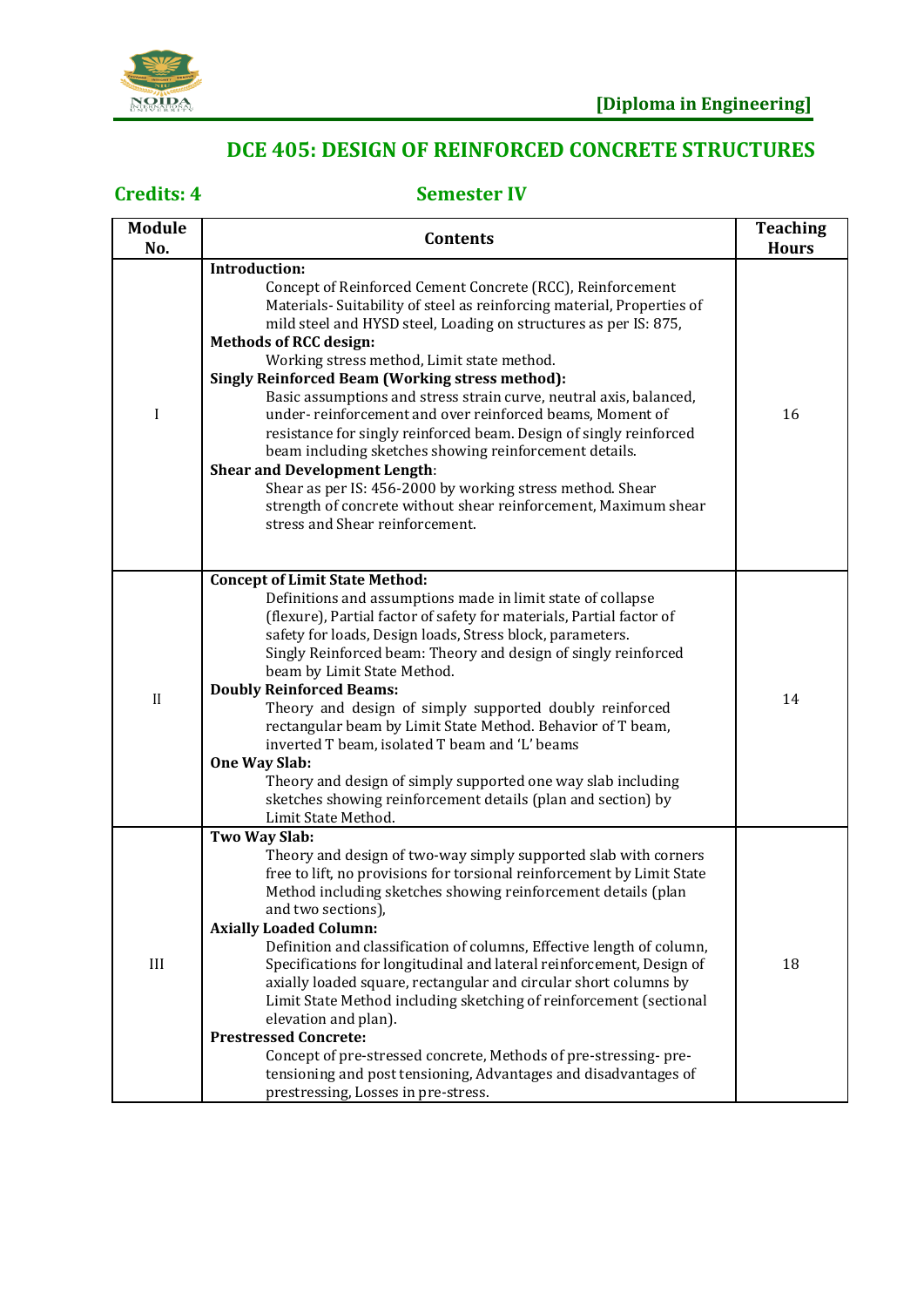

- 1. Punmia, BC; "Reinforced Concrete Structure Vol I", Standard Publishers, Delhi.
- 2. Ramamurtham, S; "Design and Testing of Reinforced Structures", Dhanpat Rai and Sons, Delhi
- 3. Gambhir, M.L., "Reinforced Concrete Design", Macmillan India Limited
- 4. Singh, Birinder "RCC Design and Drawing", Kaption Publishing House, New Delhi
- 5. Singh Harbhajan "Design of Reinforced Concrete Structure Design" Abhishek Publishers Ltd., Chandigarh
- 6. Mallick, SK; and Gupta, AP; "Reinforced Concrete", Oxford and IBH Publishing Co, New Delhi.
- 7. Singh Harbhajan, Limit Stat of RCC Design"; Abhishek Publishers Ltd.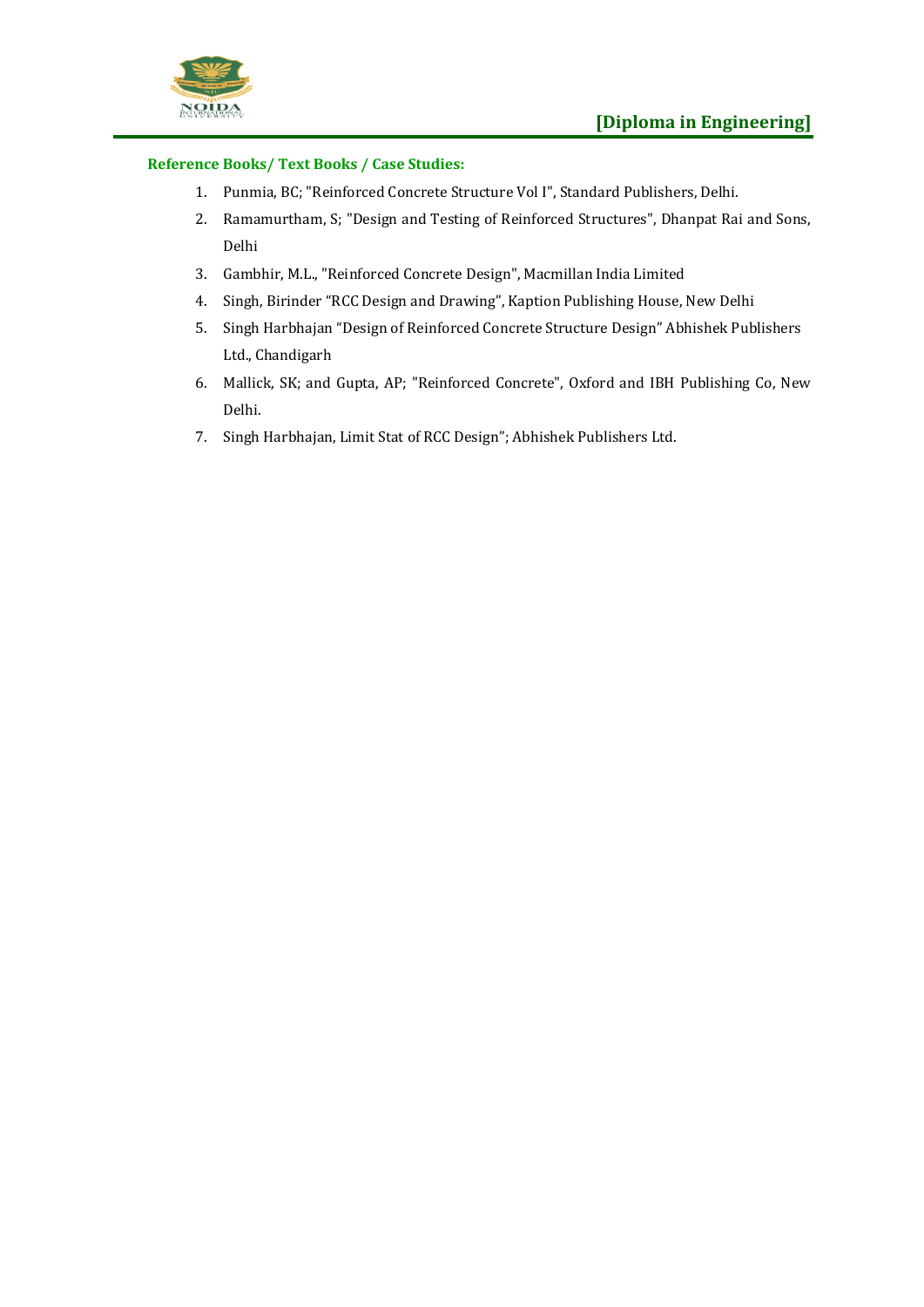

# **DCE 451: CIVIL ENGINEERING DRAWINGS- II.**

| <b>Module</b>  | <b>Teaching</b><br><b>Contents</b>                                                                                      |              |
|----------------|-------------------------------------------------------------------------------------------------------------------------|--------------|
| No.            |                                                                                                                         | <b>Hours</b> |
|                | WATER SUPPLY AND WASTE WATER ENGINEERING DRAWING                                                                        |              |
| $\mathbf{1}$   | Drains and Sewers:                                                                                                      |              |
|                | a. Cross section of standard types of open drains (circular,<br>$V -$                                                   |              |
|                | shaped and µ-shaped) with their foundations                                                                             |              |
|                | b. Cross section of earthen ware and RCC sewer pipes                                                                    |              |
|                | Cross sections of masonry sewers (circular and egg shaped)<br>$c_{\cdot}$                                               |              |
| $\overline{2}$ | Traps, manholes and inspection chamber:                                                                                 |              |
|                | Detailed section of floor trap and gully trap<br>a.                                                                     |              |
|                | Detailed plan and section of an inspection chamber Detailed plan<br>b.                                                  |              |
|                | and section of a manhole                                                                                                |              |
| 3              | Septic Tank and Soak Pit:                                                                                               |              |
|                | Detailed plan and cross sections of a domestic septic tank                                                              |              |
|                | with soak pit for 10 and 50 users                                                                                       | 36           |
| 4              | Bath room and W.C connections:                                                                                          |              |
|                | a. Cross-section through the external wall of lavatories at ground                                                      |              |
|                | and first floor showing the one and two pipe system and the                                                             |              |
|                | connections of the lavatory to inspection chamber                                                                       |              |
|                | b. Plan of a bathroom showing positions of lavatory, bath tub,                                                          |              |
|                | wash-basin, taps and showers                                                                                            |              |
| 5              | Draw sectional elevation of a two storied building showing details of one                                               |              |
| 6              | pipe and two pipes systems with sanitation system.<br>Practice of reading water supply and sanitary engineering working |              |
|                | drawings (PWD/urban Development agencies) including hot water and                                                       |              |
|                | cold water supply system of a two room set.                                                                             |              |
| 7              | Detailed Layout Plan of Sewage Treatment Plant for a residential area                                                   |              |
|                | and Effluent Treatment Plant for an industrial unit.                                                                    |              |
|                | <b>IRRIGATION ENGINEERING DRAWING:</b>                                                                                  |              |
| $\mathbf{1}$   | Typical cross-section of a channel                                                                                      |              |
|                | L-section of a channel for given data<br>a.                                                                             |              |
|                | Typical cross section of an unlined and lined channel in cutting,<br>b.                                                 |              |
|                | partly cutting and partly filling and fully in filling with given                                                       |              |
|                | design data.                                                                                                            |              |
| 2              | Layout plan of a canal head works.                                                                                      | 36           |
| 3              | Draw the typical L-section of a weir                                                                                    |              |
| $\overline{4}$ | Draw the X-section of an Earthen Dam                                                                                    |              |
|                | Homogeneous<br>a.                                                                                                       |              |
|                | b.<br>Zoned type                                                                                                        |              |
|                | Diaphragm type<br>c.                                                                                                    |              |
| 5              | Cross section of a tube well                                                                                            |              |
|                | Layout and cross section of rain water harvesting system.                                                               |              |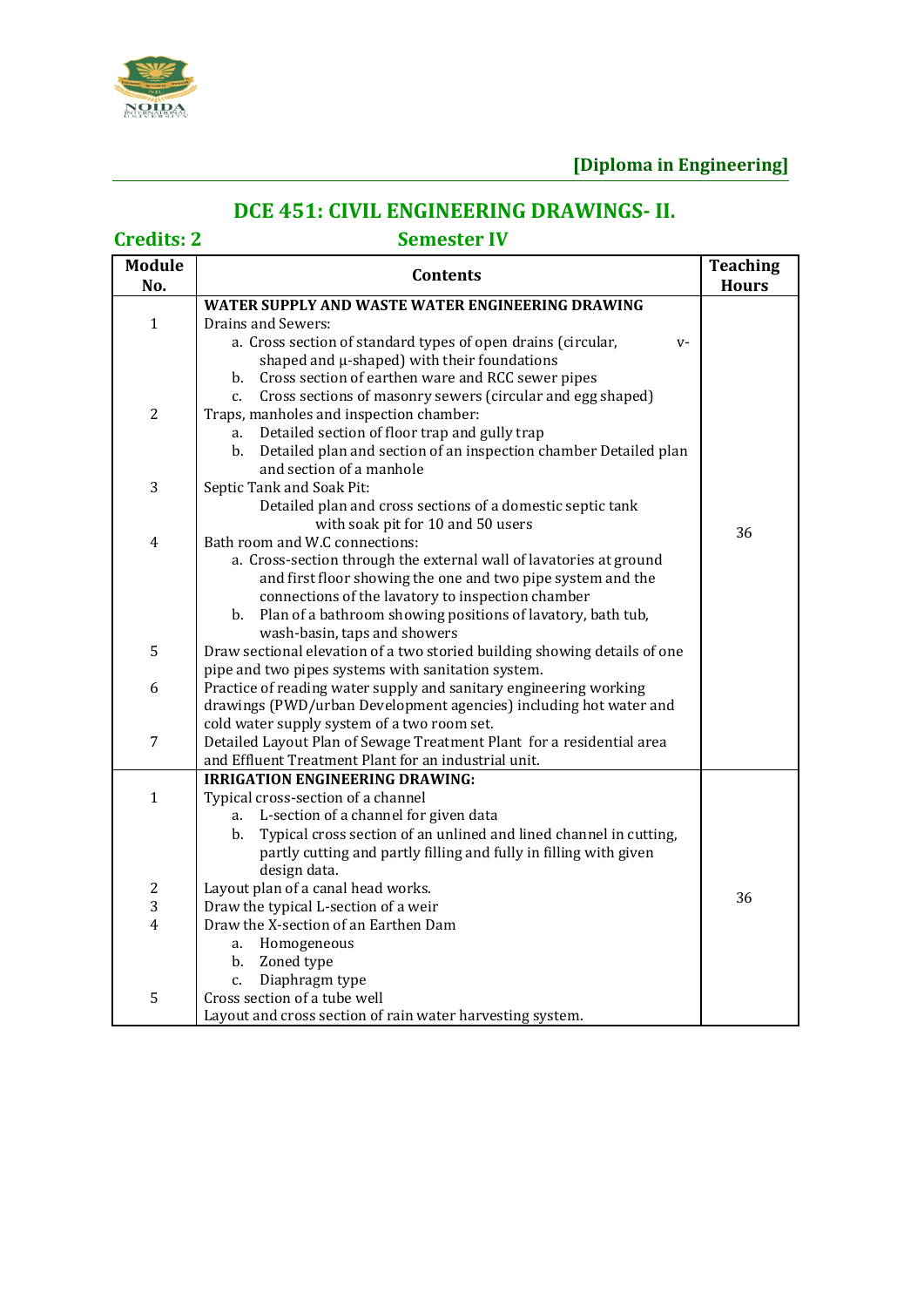

- 1. Civil Engineering Drawing by RS Malik, Asia Publishing House
- 2. Civil Engineering Drawing by V.B.Sikka. Katson Publishing, Ludhiana
- 3. Civil Engineering Drawing by NS Kumar; IPH, New Delhi
- 4. Principles of Building Drawing by MG Shah and CM Kale, MacMillan, Delhi
- 5. Building Construction by Moorthy NRK
- 6. Civil Engg Drawing by Layal
- 7. Zaidi,SKA and Siddiqui, Suhail;Drawing and Design of Residential and Commercial Buildings, Standard Publishers and Distributors, Delhi.
- 8. SP : 20
- 9. National Building Code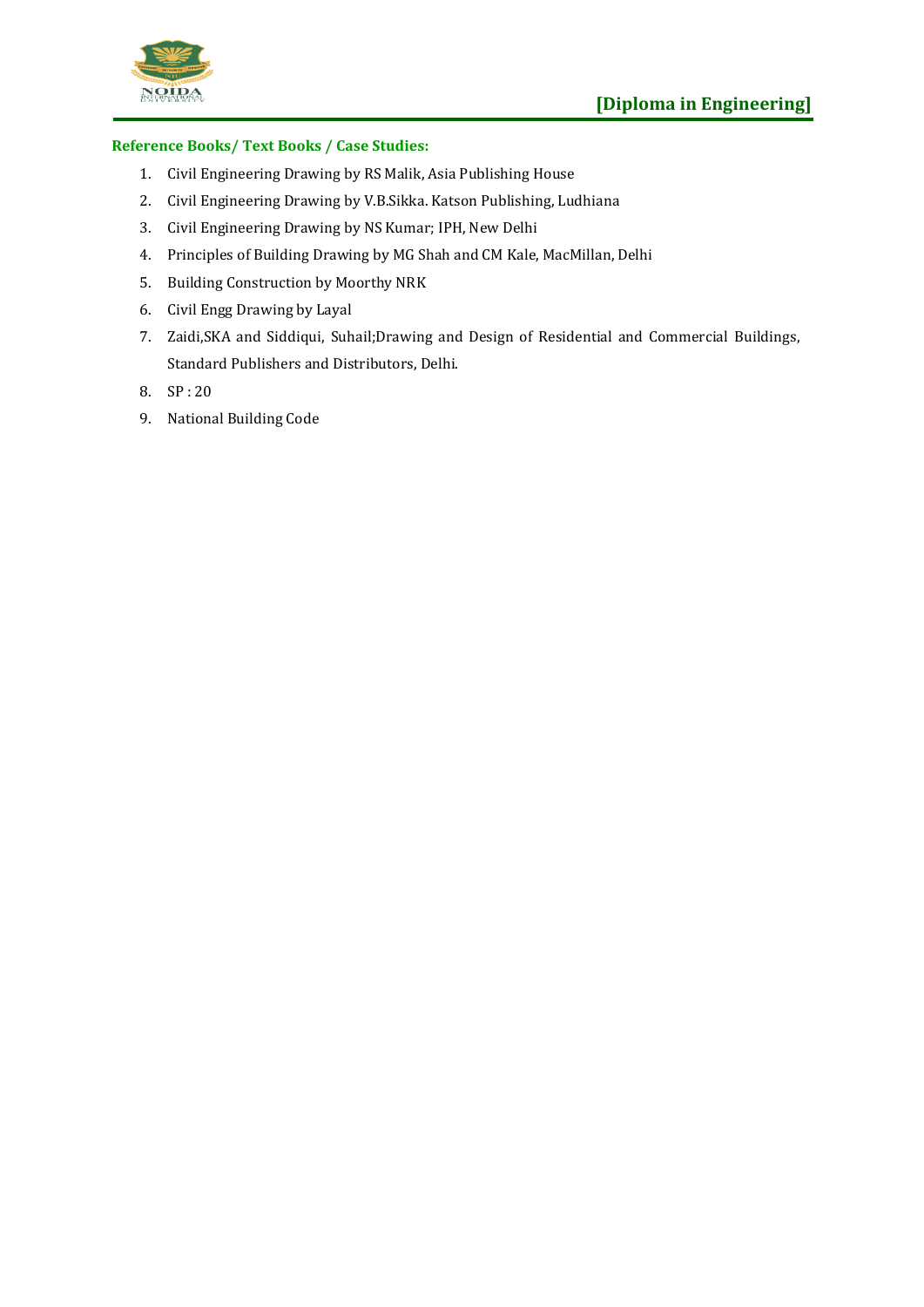

# **DCE 452: CONCRETE TECHNOLOGY LAB.**

## **Credits: 2 Semester IV**

# **List Of Practical**

| <b>Module</b><br>No. | Contents                                                                 | <b>Teaching</b><br><b>Hours</b> |
|----------------------|--------------------------------------------------------------------------|---------------------------------|
| 1                    | To determine the physical properties of cement as per IS Codes           |                                 |
|                      | To determine flakiness and elongation index of coarse aggregates         |                                 |
| $\frac{2}{3}$        | To determine silt in fine aggregate                                      |                                 |
|                      | Determination of specific gravity and water absorption of aggregates     |                                 |
| $\frac{4}{5}$        | Determination of bulk density and voids of aggregates                    |                                 |
| $\boldsymbol{6}$     | To determine surface moisture in fine aggregate by displacement method   |                                 |
| 7                    | Determination of particle size distribution of fine, coarse and all in   |                                 |
|                      | aggregate by sieve analysis (grading of aggregate)                       |                                 |
| $\, 8$               | To determine necessary adjustment for bulking of fine aggregate          | 24                              |
| 9                    | To determine workability by slump test:                                  |                                 |
| 10                   | To verify the effect of water, fine aggregate/coarse aggregate ratio     |                                 |
|                      | and aggregate/Cement ratio on slump                                      |                                 |
| 11                   | Compaction factor test for workability                                   |                                 |
| 12                   | Nondestructive test on concrete by:                                      |                                 |
|                      | <b>a.</b> Rebound Hammer Test                                            |                                 |
|                      | <b>b.</b> Ultrasonic Pulse Velocity Test                                 |                                 |
| 13                   | Tests for compressive strength of concrete cubes for different grades of |                                 |
|                      | concrete                                                                 |                                 |